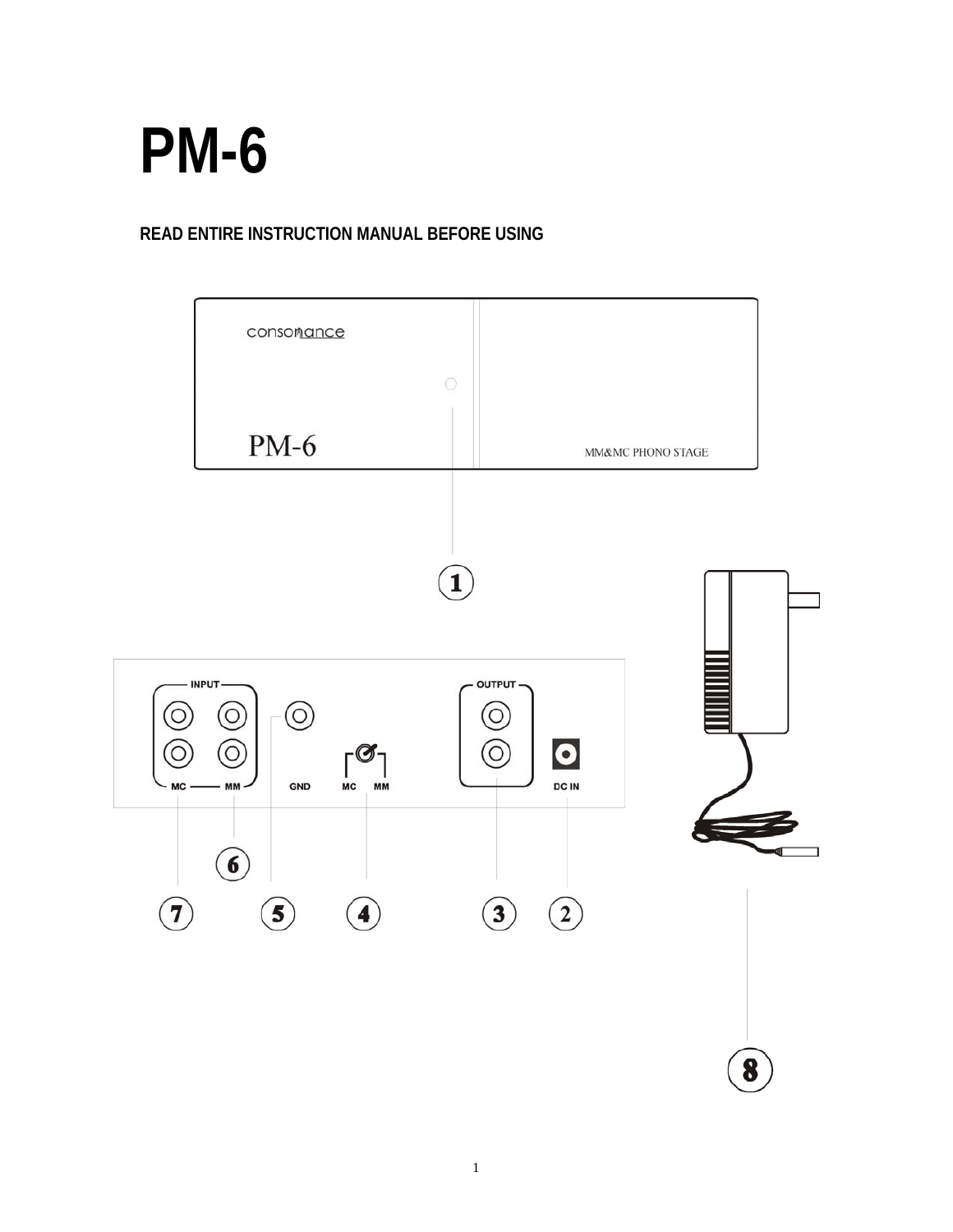1.Power indicator 2.Power input jack 3.Output RCA jacks. (red / black ) 4. MM / MC switch 5. Grounding jack for LP Power plug 6. MM intput RCA jacks.(red /black ) 7**.** MC input RCA jacks.(red /black ) 8. Power

## **THEORY OF OPERATION**

As a MM / MC phono-preamplifier with separated power supply, the MM phono section of PM-6 uses 4 2SK170 and provides a balanced gain, based on RIAA, to the output with no negative feedback. With a MM phono stage, this set turn to be a 3 ohm~800ohm MC phono preamplifier.

### **TECHNICAL SPECIFICATION**

CONTROL FUNCTIONS: **Switch MM / MC**  HARMONIC DISTORTION (for 2V RMS at output): **0.001%**  INPUT IMPEDANCE: **47k ohms( MM ) , 3 ohm~800 ohm( MC )**  INPUT GAIN: **40dB (MM ) / 60 dB ( MC)**  OUTPUT INTERFACES: **1 group (RCA)**  INPUT INTERFACES: **2 group (RCA)**  GROUNDING INTERFACES: **1 group** SIGNAL/NOISE: **90dB**  CONSUMPTION: **5watt**  DIMENSIONS: **200(L) x 98(W) x52(H) mm**  WEIGHT: **4kg** 

**SPECIFICATIONS SUBJECT TO CHANGE WITHOUT NOTICE.**